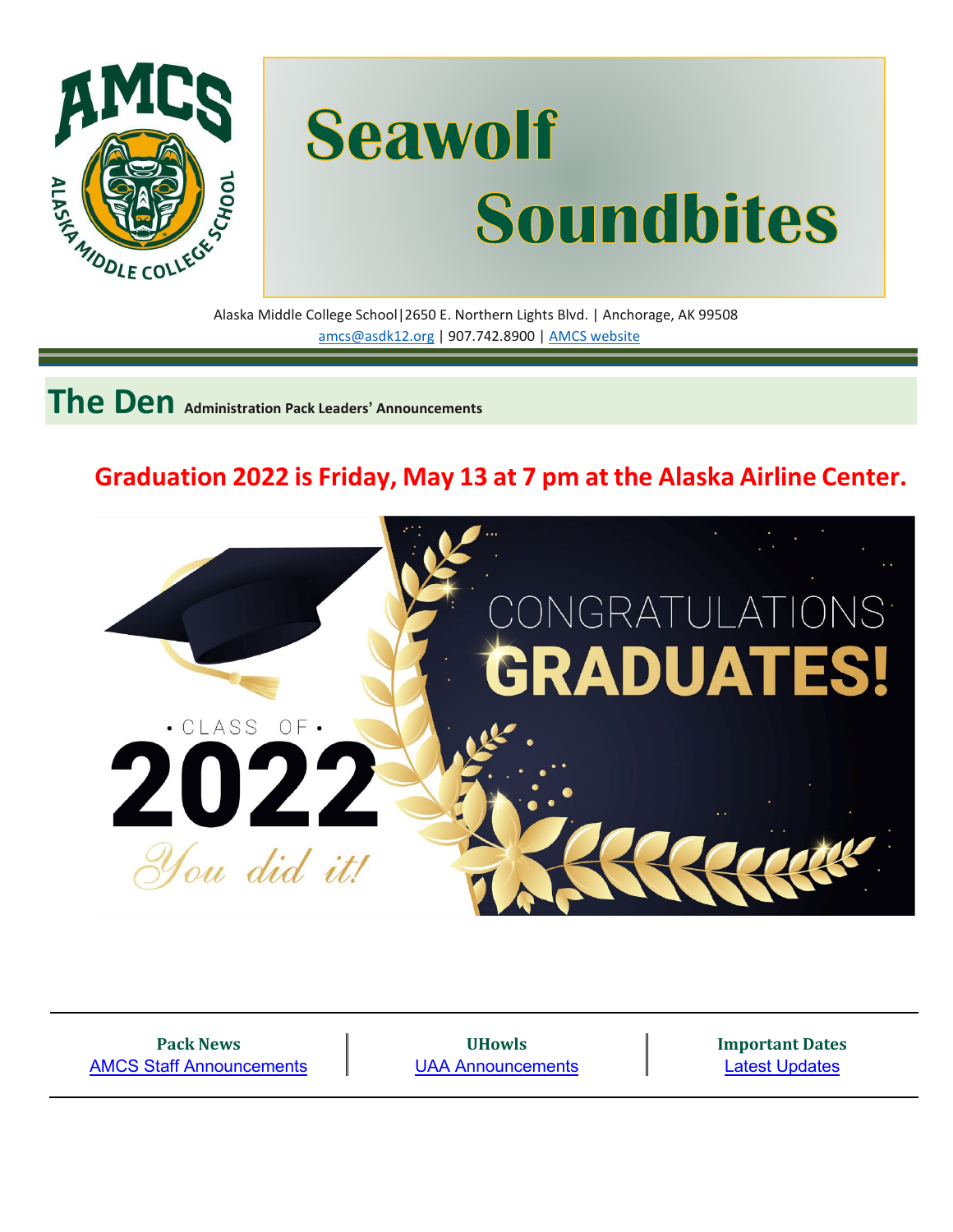#### **Graduation Photos**

Lifetouch and Waldo are providing you easy access to your photo proofs.



#### **End of Spring Semester**

ASD AMCS Classes: As a reminder, you are **required to attend** all ASD AMCS classes until May 19 this includes advisories.

Final Exams: **ASDVirtual (juniors)** final exams are **due by May 18.**

#### **Registrar's Range**

Grade changes: If a course grade changed after grades appeared in your student account in Q, or your repeated a class to replace a prior grade, you must notify Mrs. Sherwood. If the grade is for a college course, contact your UAA advisor once the grade has been posted on your UAA transcript. Your advisor will share the updated grade information with AMCS. Please note that grade changes/replacements are manual, and we will not know when your grade changes.

Transcript Requests: The Anchorage School District uses [ScribOrder](https://anchorageak.scriborder.com/) to request educational records.

- If you are under the age of 18, a parent/guardian must be the one to submit the request. Be sure to have requests legibly signed.
- All ScribOrders will be sent by e-delivery unless a specific request for a mailed copy is entered in the "Special Instructions" box.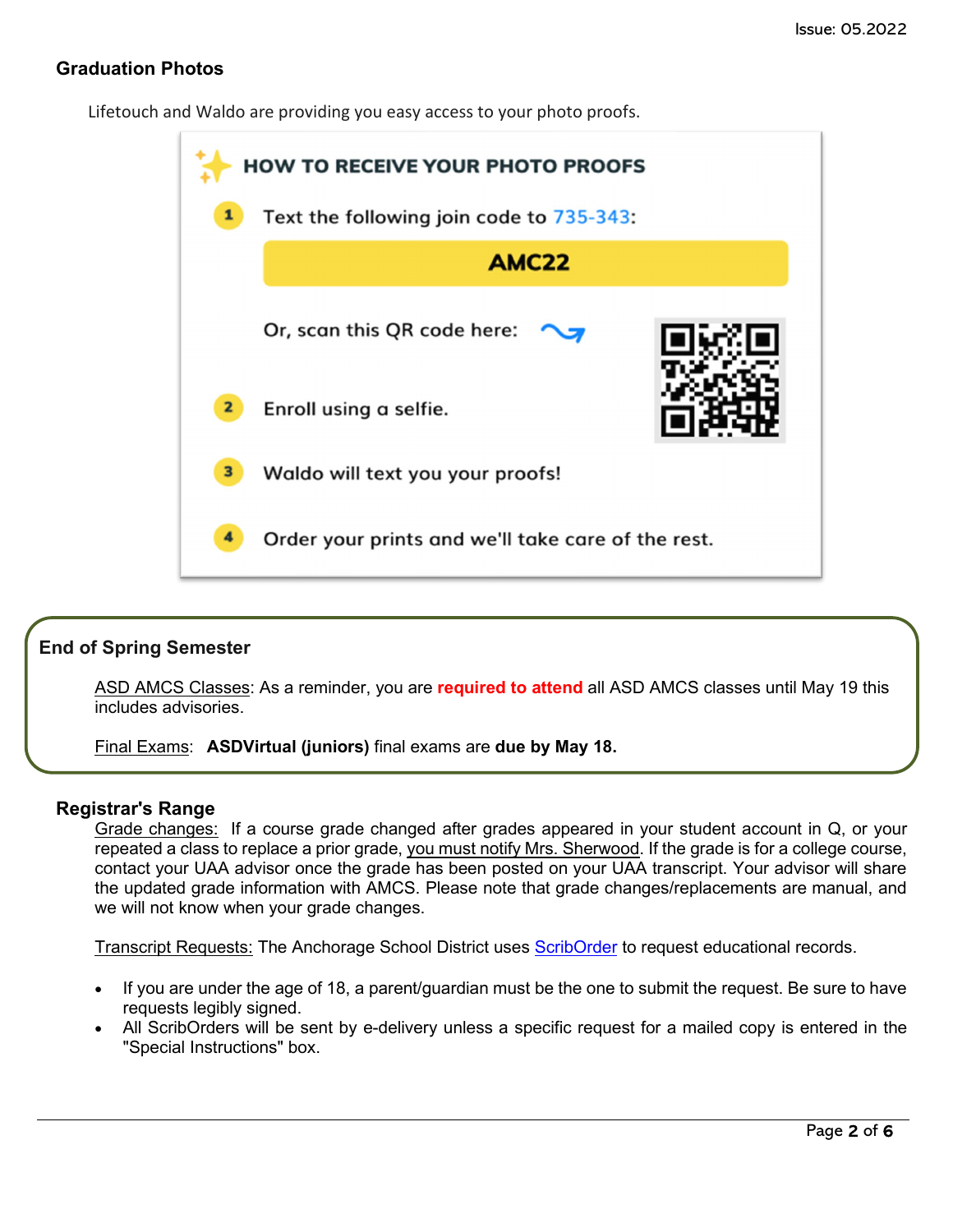- Most post-secondary institutions can receive transcripts electronically so please enter their information. Sending e-documents gets your transcripts to the schools much sooner than mailing, and it saves everybody time.
- Transcripts cannot be emailed to a 3rd party through ScribOrder. They must be mailed. Mailing information can be entered in the "Delivery Address" section.
- Remember, your school is Alaska Middle College!

#### **Spirit Wear**

Get AMCS spirit wear now, order directly from the company and have it delivered to your doorstep; [place](http://www.tntsportsalaska.com/alaska-middle-college-school) your [order.](http://www.tntsportsalaska.com/alaska-middle-college-school)

#### **Troubleshooting Information**

For technical support for UAA software and Blackboard, contact UAA IT Help Desk at 907-786-4646. To reset your UAA password or look up your username, visit [UA Elmo.](https://elmo.alaska.edu/) 

For issues with a Chromebook or Canvas, contact your AMCS, high school teacher.

The AMCS Team would like to thank our 2021-22 AMCS students for an outstanding year. You continue to inspire us all and we are proud of your academic achievements. We wish you a wonderful summer and the best of luck in the fall.

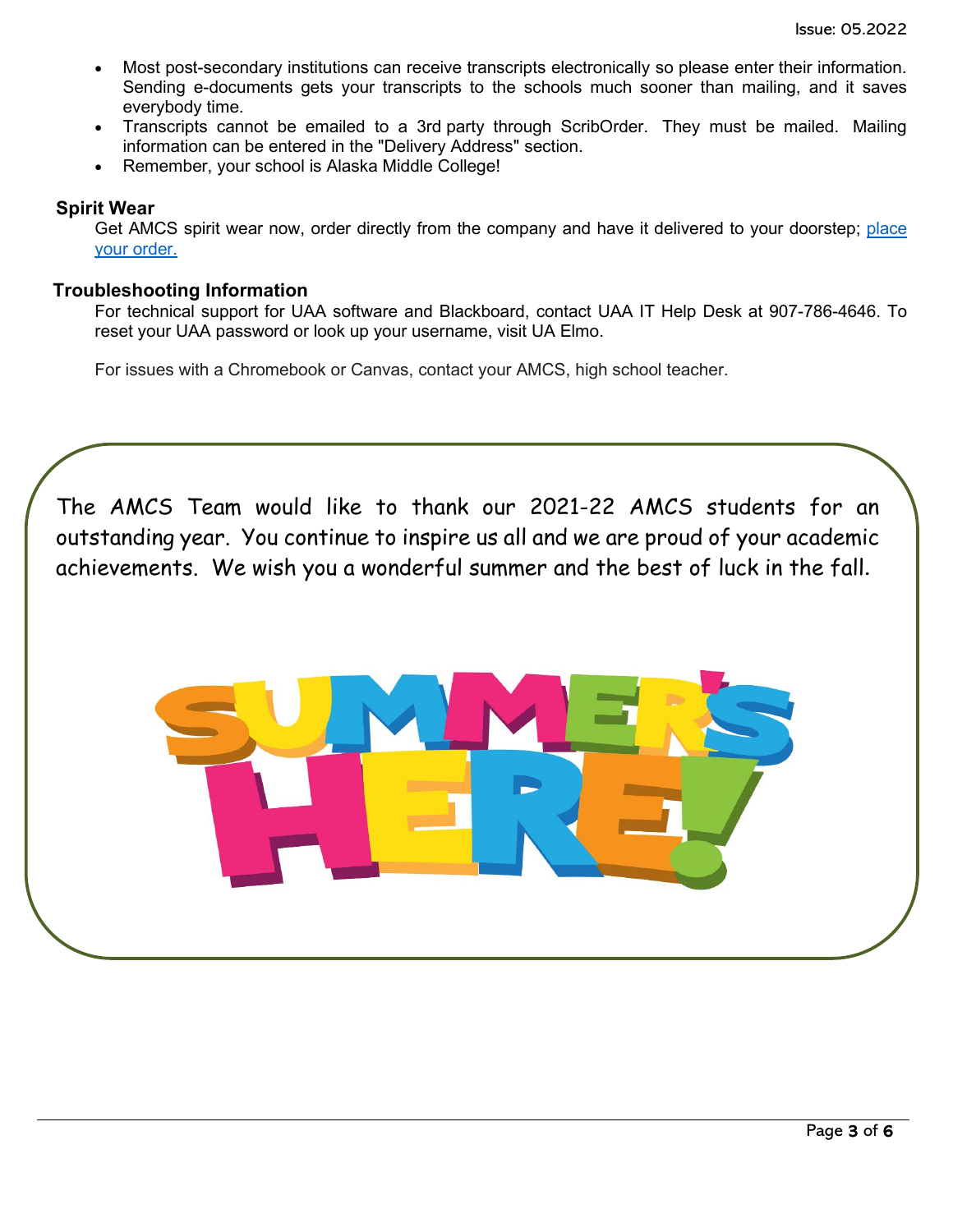#### **AMCS families, we need your help!**

Most of our students learn about the AMCS program through other students who have been in the program.

Please take a moment and share your AMCS experiences with a relative or friend that you think may benefit from joining the AMCS program.

AMCS is currently accepting applications for Fall 2022 and is hosting Information Night webinars on April 5 and May 4. For more information, please visit the [AMCS](https://www.asdk12.org/domain/1893)  [website.](https://www.asdk12.org/domain/1893)



## <span id="page-3-0"></span>Pack News **Program Pack Leaders' Announcements**

#### **Counselor's Cave**

Hey, Juniors: Want to do a credit check before scheduling classes for next semester? Schedule an appointment with your friendly high school counselor, Ms. Sherwood. Credit Check [Meeting](https://nam12.safelinks.protection.outlook.com/?url=https%3A%2F%2Fcalendly.com%2Famcs_counselor%2Fconsult-with-ms-sherwood&data=04%7C01%7CGriffis_Kimberly%40asdk12.org%7Cf9e854b57b9a46a8792008da1294b6b1%7C036ce601e95a4e46a3bd6b742ed4bb35%7C0%7C0%7C637842727165969718%7CUnknown%7CTWFpbGZsb3d8eyJWIjoiMC4wLjAwMDAiLCJQIjoiV2luMzIiLCJBTiI6Ik1haWwiLCJXVCI6Mn0%3D%7C3000&sdata=uJErILruv2nlH30ZXB2zv8sfsjhpOa92ZtiB1Ij5tfQ%3D&reserved=0)

Hey, Seniors: If you haven't filled out this survey, [AMCS](https://nam12.safelinks.protection.outlook.com/?url=https%3A%2F%2Fforms.gle%2FcuPL8xvJYTmKDypX6&data=04%7C01%7CGriffis_Kimberly%40asdk12.org%7Cf9e854b57b9a46a8792008da1294b6b1%7C036ce601e95a4e46a3bd6b742ed4bb35%7C0%7C0%7C637842727165969718%7CUnknown%7CTWFpbGZsb3d8eyJWIjoiMC4wLjAwMDAiLCJQIjoiV2luMzIiLCJBTiI6Ik1haWwiLCJXVCI6Mn0%3D%7C3000&sdata=QEbQqWT92Q4HmJdLmFlS0AFiUDyjZS8OheXvkYi0eAQ%3D&reserved=0) Senior Plans, please do so today.

Request your final transcript to be sent to the college or university that you choose to attend. [https://anchorageak.scriborder.com/](https://nam12.safelinks.protection.outlook.com/?url=https%3A%2F%2Fanchorageak.scriborder.com%2F&data=04%7C01%7CGriffis_Kimberly%40asdk12.org%7Cf9e854b57b9a46a8792008da1294b6b1%7C036ce601e95a4e46a3bd6b742ed4bb35%7C0%7C0%7C637842727165969718%7CUnknown%7CTWFpbGZsb3d8eyJWIjoiMC4wLjAwMDAiLCJQIjoiV2luMzIiLCJBTiI6Ik1haWwiLCJXVCI6Mn0%3D%7C3000&sdata=629nBySU%2BcZ5an7%2BcwMLPJ1wK%2BudFvzqy1A8s2LeMLc%3D&reserved=0) You can order it now and it can be sent once grades are posted.

Information about registration for ASD summer school classes will be sent out next week. Students who wish to take summer classes at UAA have to **self-pay** for those classes.

#### **Teacher's Terrain**

Yearbooks: **The AMCS yearbook is here!** If you missed pick up, please come to the Den to get your yearbook today. We do have a few extra copies to sell, if you missed your chance, please contact Mrs. Harbison or Ms. Sherwood.

## <span id="page-3-1"></span>**UHowls UAA Pack Leaders' Announcements**

#### **Fall 2022 UAA Course Options**

As AMCS juniors begin meeting with their UAA Advisor to determine their fall classes, please keep in mind that UAA will be offering a variety of course delivery options including face-to-face courses for fall. Registration for fall classes is underway for Non-Degree Seeking students (AMCS students).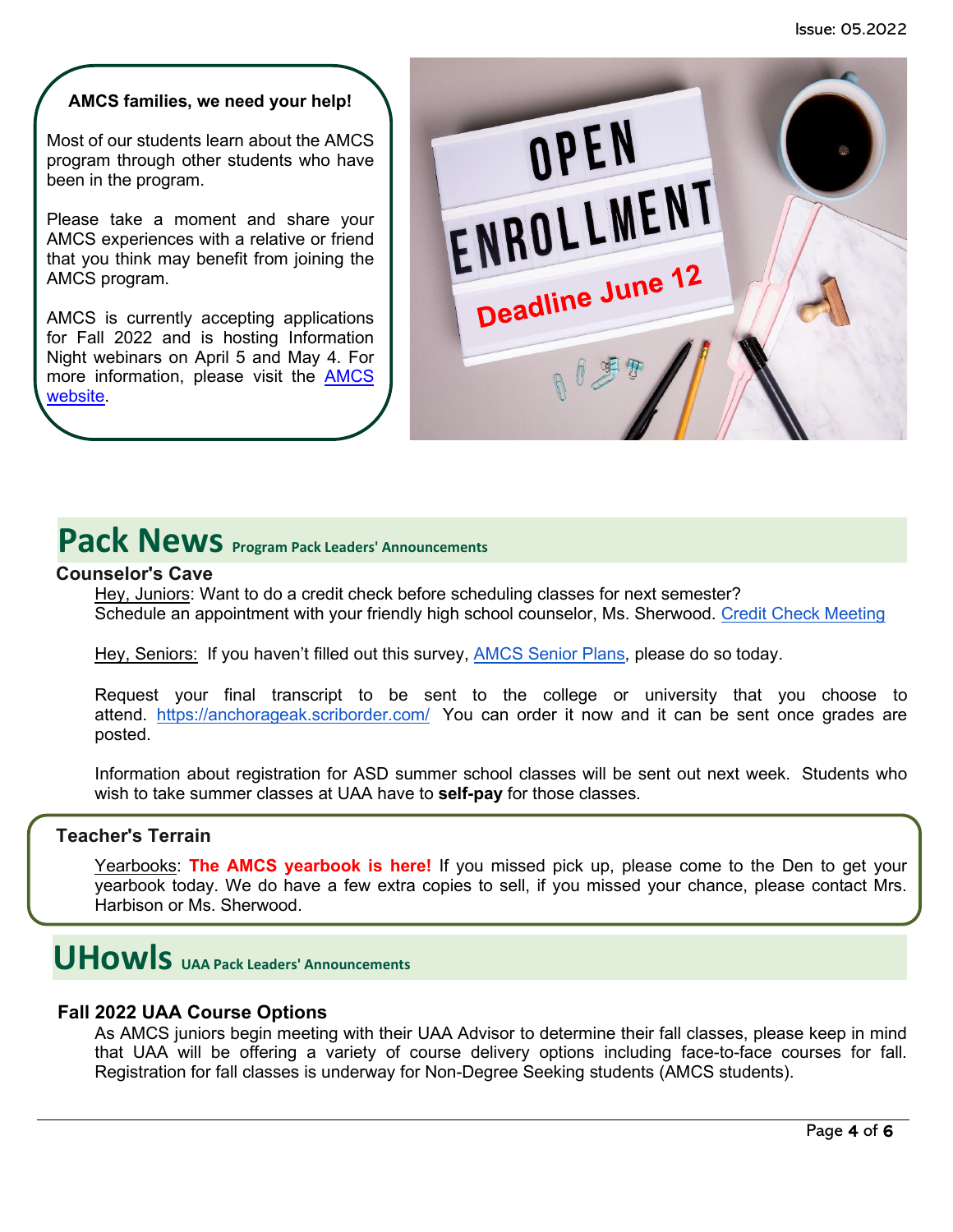#### **Textbook Drop Off**

The last day for spring UAA courses will be Saturday, April 30. Students who have physical textbooks must schedule a time to drop off their textbooks during the week of April 28 - May 3rd.

Students have the option to schedule their textbook return through the **[Middle College](https://nam12.safelinks.protection.outlook.com/?url=https%3A%2F%2Foutlook.office365.com%2Fowa%2Fcalendar%2FMiddleCollege1%40O365.alaska.edu%2Fbookings%2Fs%2F5j-j_4BZXU6SmjxGVMWsMA2&data=05%7C01%7Cgriffis_kimberly%40asdk12.org%7C4046334d85ad436c14e408da2a2ad5d6%7C036ce601e95a4e46a3bd6b742ed4bb35%7C0%7C0%7C637868660756593812%7CUnknown%7CTWFpbGZsb3d8eyJWIjoiMC4wLjAwMDAiLCJQIjoiV2luMzIiLCJBTiI6Ik1haWwiLCJXVCI6Mn0%3D%7C3000%7C%7C%7C&sdata=%2BxJk3RAfEm%2Fe8NkiTd%2F%2FoZr%2B5AAEixuag09%2Fa0H%2BJq0%3D&reserved=0)** bookings [webpage.](https://nam12.safelinks.protection.outlook.com/?url=https%3A%2F%2Foutlook.office365.com%2Fowa%2Fcalendar%2FMiddleCollege1%40O365.alaska.edu%2Fbookings%2Fs%2F5j-j_4BZXU6SmjxGVMWsMA2&data=05%7C01%7Cgriffis_kimberly%40asdk12.org%7C4046334d85ad436c14e408da2a2ad5d6%7C036ce601e95a4e46a3bd6b742ed4bb35%7C0%7C0%7C637868660756593812%7CUnknown%7CTWFpbGZsb3d8eyJWIjoiMC4wLjAwMDAiLCJQIjoiV2luMzIiLCJBTiI6Ik1haWwiLCJXVCI6Mn0%3D%7C3000%7C%7C%7C&sdata=%2BxJk3RAfEm%2Fe8NkiTd%2F%2FoZr%2B5AAEixuag09%2Fa0H%2BJq0%3D&reserved=0) An appointment is not required to return your textbooks, but it is recommended. Students who are unable to return their textbooks during the week of April 28 - May 3rd, will need to schedule by emailing Hannah at uaa\_middlecollege@alaska.edu.

#### **FA22 Advising Appointment**

In order to schedule your FA22 advising appointment, you need to **[SUBMIT PROGRESS REPORT](https://nam12.safelinks.protection.outlook.com/?url=https%3A%2F%2Fuaa.co1.qualtrics.com%2Fjfe%2Fform%2FSV_bQ8Qm95rtCBOW1M&data=05%7C01%7Cgriffis_kimberly%40asdk12.org%7C4046334d85ad436c14e408da2a2ad5d6%7C036ce601e95a4e46a3bd6b742ed4bb35%7C0%7C0%7C637868660756593812%7CUnknown%7CTWFpbGZsb3d8eyJWIjoiMC4wLjAwMDAiLCJQIjoiV2luMzIiLCJBTiI6Ik1haWwiLCJXVCI6Mn0%3D%7C3000%7C%7C%7C&sdata=Qi2qsbsWkbd3Qfn7%2BXpE%2Fs1meDOlrMo%2FPkkpLf1Y190%3D&reserved=0)  [HERE](https://nam12.safelinks.protection.outlook.com/?url=https%3A%2F%2Fuaa.co1.qualtrics.com%2Fjfe%2Fform%2FSV_bQ8Qm95rtCBOW1M&data=05%7C01%7Cgriffis_kimberly%40asdk12.org%7C4046334d85ad436c14e408da2a2ad5d6%7C036ce601e95a4e46a3bd6b742ed4bb35%7C0%7C0%7C637868660756593812%7CUnknown%7CTWFpbGZsb3d8eyJWIjoiMC4wLjAwMDAiLCJQIjoiV2luMzIiLCJBTiI6Ik1haWwiLCJXVCI6Mn0%3D%7C3000%7C%7C%7C&sdata=Qi2qsbsWkbd3Qfn7%2BXpE%2Fs1meDOlrMo%2FPkkpLf1Y190%3D&reserved=0)**. Once you turn in your midterm/final grades, please schedule your advising appointment by going to [https://uaa.campus.eab.com/.](https://nam12.safelinks.protection.outlook.com/?url=https%3A%2F%2Fuaa.campus.eab.com%2F&data=05%7C01%7Cgriffis_kimberly%40asdk12.org%7C4046334d85ad436c14e408da2a2ad5d6%7C036ce601e95a4e46a3bd6b742ed4bb35%7C0%7C0%7C637868660756593812%7CUnknown%7CTWFpbGZsb3d8eyJWIjoiMC4wLjAwMDAiLCJQIjoiV2luMzIiLCJBTiI6Ik1haWwiLCJXVCI6Mn0%3D%7C3000%7C%7C%7C&sdata=%2B3tI8ETFJ%2BxIE2y3PLjIxTa5Rl0mhmA3CHdo9IRhzXI%3D&reserved=0) Middle College students will have an advising hold on their account until they have met with their advisor.

## **Upcoming Important Dates Spring Semester**

#### **May**

- 2 AMCS Graduation Practice
- 2-6 Junior Seminar
- 13 AMCS Graduation
- 19 Last Day of the School Year
- 30 Memorial Day ASD and UAA closed

## **Pack Leaders Contact Information**

#### **Administration**

Kern McGinley, Principal metal metal metal metal metal meginley kern@asdk12.org Denise Edwards, Assistant Principal edwards denise@asdk12.org Gabriele Beltz, Administrative Assistant beltz abriele@asdk12.org Jane Todd, Registrar todd and the state of the state of the state of the state of the state of the state of the state of the state of the state of the state of the state of the state of the state of the state of the state

#### **Program**

Kim Griffis, AMCS Coordinator **griffis** kimberly@asdk12.org Beth Sherwood, AMCS Counselor sherwood beth as a sherwood beth as a sherwood beth as a sherwood beth as a sherwood beth as a sherwood beth as a sherwood beth as a sherwood beth as a sherwood beth as a sherwood beth as a sh Ariel Harbison, AMCS Math Teacher harbison ariel@asdk12.org Traci Espeland, AMCS Writing Teacher espectrum of the espeland traci@asdk12.org

#### **University of Alaska Anchorage**

Tamika Dowdy, Program Coordinator the theory of the three transitions of the transition of the transition of the transition of the transition of the transition of the transition of the transition of the transition of the t Heather Brekke, Advisor for AMCS **hlbrekke@alaska.edu**